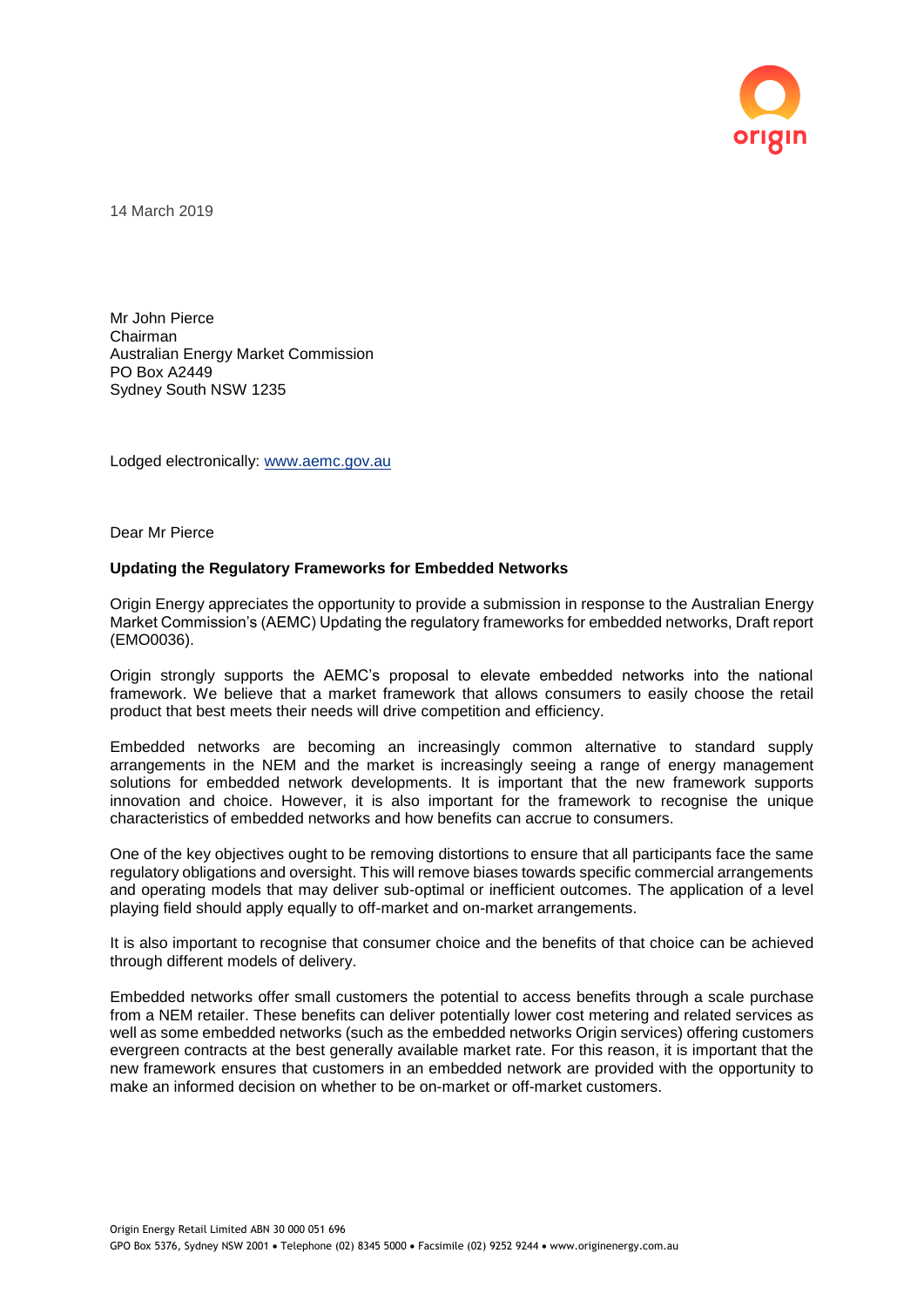Where legacy arrangements provide consumers with a service or benefit that exceeds what they could otherwise access, it is important that these benefits are preserved. The new framework should also recognise that consumers and existing embedded network operators have made investments in good faith and they should not be unduly harmed under any new arrangement. Careful consideration needs to be given to how, and when, legacy embedded networks are transitioned to the new regime.

Origin's responses to specific issues raised by the AEMC are provided at Attachment A.

We look forward to working with the AEMC as its finalises its framework ahead of its recommended changes to the COAG Energy Council for endorsement. If you have any questions regarding this submission, please contact Sean Greenup in the first instance on (07) 3867 0620.

Yours sincerely

Jonathan O'Kane Manager, Embedded Networks & New Property Channel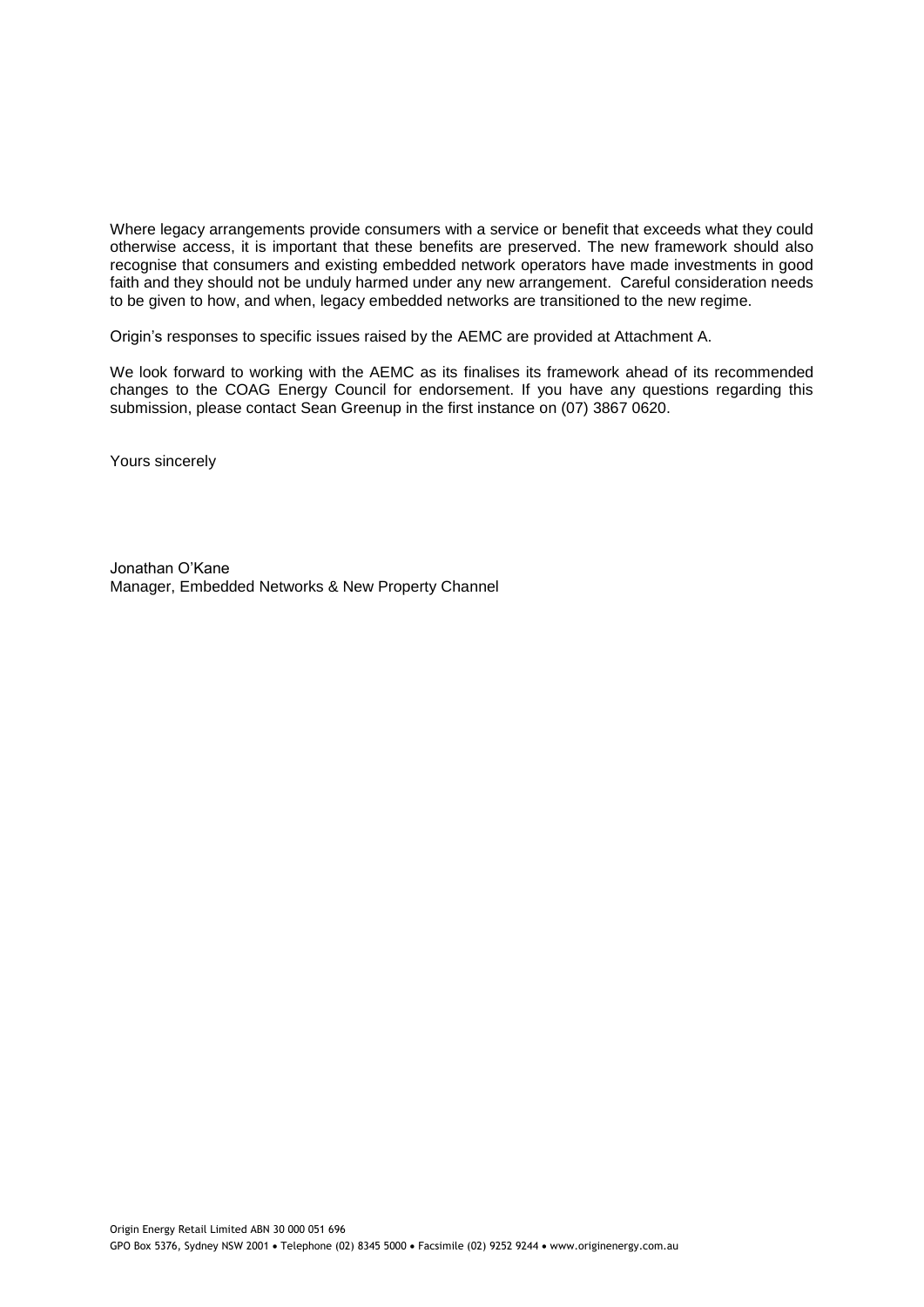

# **Attachment A**

## **Registration and Authorisation Regime for Embedded Networks**

Origin supports the proposal to establish an ENSP and an off-market retailer as market participants requiring authorisation. These arrangements should apply to future embedded networks. To avoid the duplication of roles and to simplify the existing arrangements, we agree that the future role of the Embedded Network Manager (ENM) should be subsumed under the role of the ENSP.

As we understand, the embedded network owner will appoint an ENSP who in turn will nominate a retailer who will operate as the local embedded network retailer. However, the sequencing of appointments during and after the construction phase and how and by whom a customer will be made an offer in the first instance is not sufficiently clear.

Providing customers with choice is a fundamental aspect of any competitive market design. This should allow the customer to make a fully informed decision about what product best suits their needs.

One of the significant benefits for a customer remaining off-market in an embedded network is to obtain the benefits of scale purchase. These benefits accrue in a number of ways. First, aggregating the load within an embedded network can often result in better ongoing contract terms such as evergreen contracts at the best available market rate; enabling the customer to reduce search costs. Second, enabling metering services to be provided at scale will result in lower cost of both the installation of the meter as well as the ongoing management of metering related services.

It is important that customers in embedded networks are afforded the opportunity to understand the differences in prices and services between an off-market embedded network versus an on-market or mixed embedded network. This will enable the customer and the Owners Corporation to make informed decisions.

The framework needs to ensure that the customer will be afforded this opportunity before entering into a contract, otherwise the benefits of an off-market model may be diminished. We believe that where the meter is off-market in an embedded network, then that retailer should be obliged to inform the customer that their premises are within an embedded network and that the ENSP may be able to offer the customer a better offer. Cooling-off periods do not provide sufficient time, nor do they provide customers with the necessary information to make a proper, informed decision.

This also provides a framework that does not bias one service offering over another. In addition, the framework needs to make it clear that if an embedded network customer chooses an on-market offer, they will be permitted to revert to an off-market if they choose to in the future.

#### **Market and System Integration**

The absence of on-market meters in legacy networks has been a significant barrier to enabling consumers to choose their preferred supply arrangement and provider. To address this, we support changes in the NER to extend the application of the definitions of a 'registered participant' and a FRMP in Chapter 7 of the NER to apply to off-market retailers that are selling electricity to off-market child connection points. This means that before starting to sell electricity in respect of a connection point, the off-market retailer must ensure that: 1) an MC is appointed; 2) the connection point has a metering installation; and 3) prior to registration a NMI has been obtained.

The proposed changes will also require an ENSP to:

- apply to AEMO for NMIs for all child connection points:
- register the NMI for connection points with AEMO (i.e. through MSATS); and
- maintain information in the metering register (i.e. NMI standing data kept in MSATS).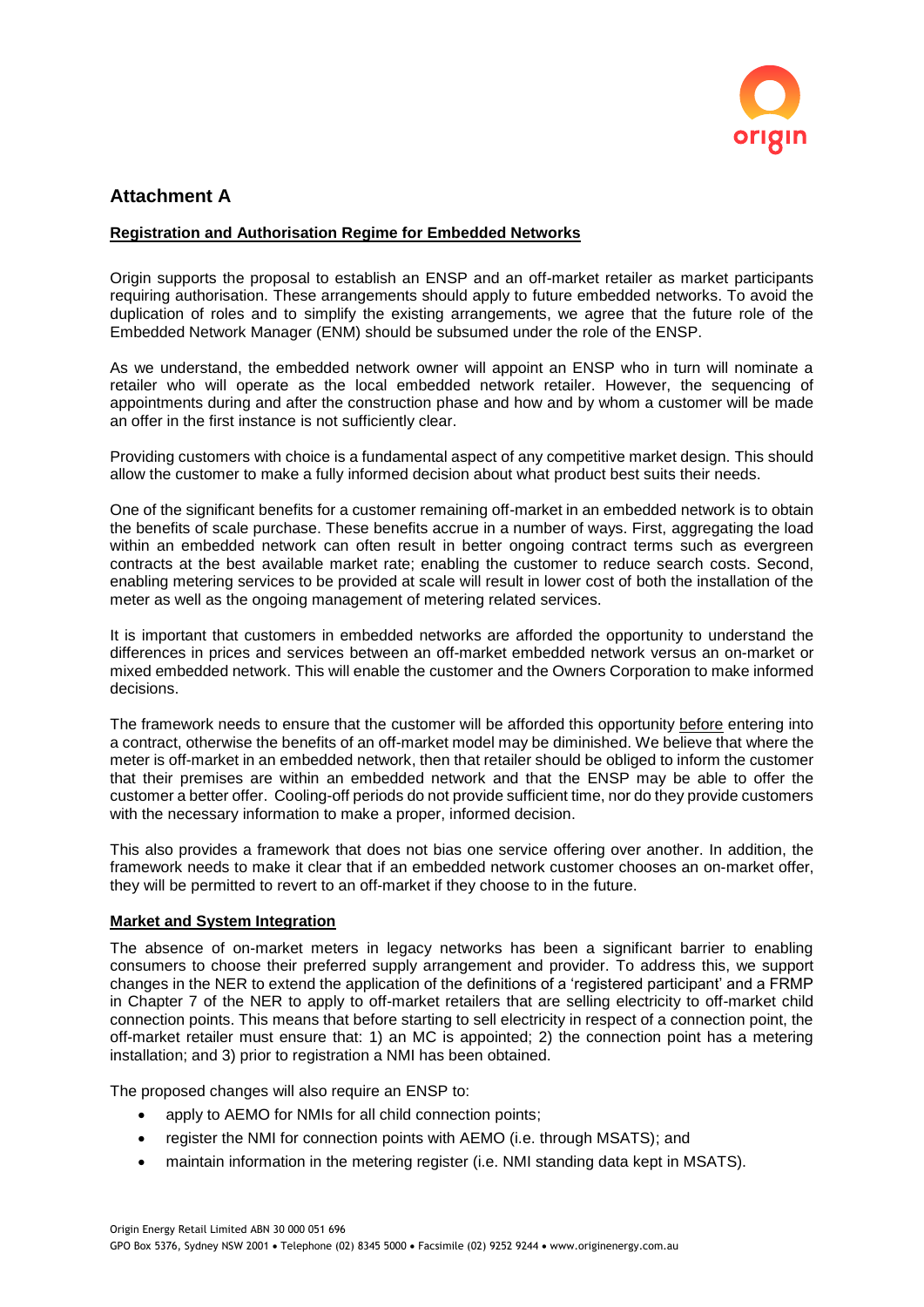These arrangements will result in the off-market child connection point being discoverable. However, it is not clear whether the status of the NMI will identify that it is in an embedded network. This is important because there is value in the retailer knowing where the customer is located to allow it to make an informed offer to the customer, and also in order for the retailer to inform the customer that the ENSP may be able to provide the customer a better offer because the meter forms part of an embedded network.

In addition, we agree that ENSPs and off-market retailers ought to become B2B parties under the B2B framework and be permitted to use B2B communications if they acquire accreditation with AEMO.

We also agree that electricity losses are not of a sufficient magnitude to warrant calculating a DLF for child connection points and that it would be sensible to apply the AER's current standard loss factor approach (or a relevant alternative methodology) in embedded networks with a total load less than 10MW peak demand or 40GWh per annum.

#### **Network Billing for On-Market Embedded Network Customers**

We consider that the ENSP ought to be responsible for billing the retailer using a shadow network tariff for on-market customers equal to the tariff that the customer would have paid if they were directly connected to the distribution network. We agree that to provide clarity regarding how this will be applied that it is appropriate for AEMO to establish shadow network charging procedures for the billing and payment to standardise arrangements between NEM retailers and ENSPs.

Because of this arrangement, we consider that it is appropriate to extend the existing network credit support arrangements to retailers selling to on-market customers in embedded networks.

#### **Connection and Network Charging Framework**

We believe it is essential that an ENSP make it clear how and under what terms basic connection services will be provided. We also believe that it is appropriate for the AER to establish the embedded network connection policy and a model standing offer but that the ENSP can propose an alternative model standing offer to the AER for approval.

We consider that the connection policy ought to only apply to prospective connections to a new embedded network.

# **Updating Consumer protections in the NERL and NERR**

We support the extension of the consumer protections that currently apply to NEM retailers extending to embedded networks.

To recognise the sequence of timing relating to DNSP planned interruption notifications, we consider that it is appropriate for the ENSP to provide a notification to each affected customer in its embedded network within one business day of receipt of the notification of the interruption. We also consider that it is appropriate that for life support customers that these are registered with the ENSP and DNSP consistent with the NER and NERR and that retailers, DNSPs and ENSPs advise life support customers of any planned interruptions (retailer, distribution or embedded network) and in any event within one day of becoming aware of the proposed interruption.

In terms of price notifications, to the extent that a NEM retailer at the parent connection point varies the prices the off-market retailer is paying more frequently than once every six months, it is appropriate to allow the off-market retailer to vary its tariffs more frequently than once every six months.

We also agree that the default ROLR from an off-market connection point should be the FRMP at the primary parent connection point.